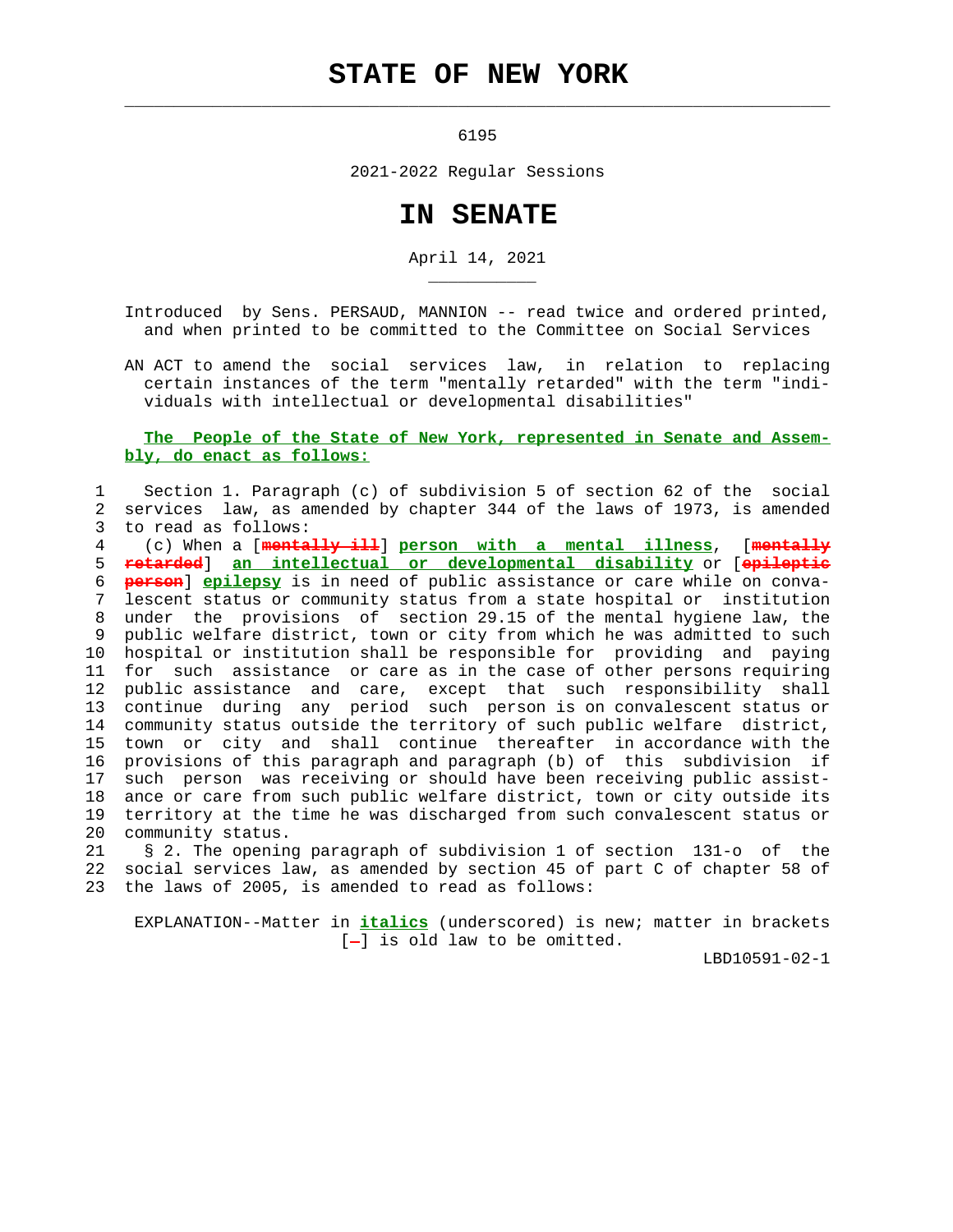3 **developmental disabilities**, or enhanced residential care as those terms 4 are defined in section two hundred nine of this chapter, and who is 5 receiving benefits under the program of additional state payments pursu- 6 ant to this chapter while receiving such care, shall be entitled to a 7 monthly personal allowance out of such benefits in the following amount: 8 § 3. Section 199 of the social services law, as amended by chapter 195<br>9 of the laws of 1973, is amended to read as follows: of the laws of 1973, is amended to read as follows: 10 § 199. Power of commissioner of public welfare to detain certain 11 inmates. The commissioner of public welfare shall have power to detain 12 in the public home, pending a vacancy for such person in a state insti- 13 tution, a person over the age of sixteen who has been certified as 14 [**mentally retarded**] **an individual with an intellectual or developmental** 15 **disability** or [**epileptic**] **epilepsy** in accordance with the provisions of 16 the mental hygiene law and for whom an application for admission to a 17 state institution has been made. Whenever the commissioner shall so 18 detain an inmate in the public home he shall at once notify the state 19 department of mental hygiene.

 20 § 4. Paragraph (e) of subdivision 3 of section 209 of the social 21 services law, as amended by chapter 672 of the laws of 2019, is amended 22 to read as follows:

 23 (e) "Receiving enhanced residential care" shall mean residing in a 24 privately operated school for [**the mentally retarded and developmentally** 25 **disabled**] **individuals with intellectual or developmental disabilities** 26 which is certified by the office for people with developmental disabili- 27 ties of the department of mental hygiene, in accordance with applicable 28 provisions of law and regulations or an adult home, or enriched housing 29 program certified by the department of health in accordance with appli- 30 cable law, rules and regulations to the extent permitted by federal law 31 and regulations.

 32 § 5. Subdivision 1 of section 210 of the social services law, as 33 amended by chapter 515 of the laws of 2006, is amended to read as 34 follows:

 35 1. Any inconsistent provisions of this title or any other law notwith- 36 standing, but subject to the provisions of subdivisions two and three of 37 this section, an individual who is deemed to have met the eligibility 38 criteria for additional state payments pursuant to paragraph (c) of 39 subdivision one of section two hundred nine of this title, shall be 40 entitled to receive for each month after December, nineteen hundred 41 seventy-three an additional state payment in an amount which, when added 42 to the supplemental security income benefit and other countable income, 43 is equal to such individual's December, nineteen hundred seventy-three 44 cash grant of assistance under the state's program of old age assist- 45 ance, assistance to the blind, aid to the disabled or the combined 46 program of aid to aged, blind and disabled persons, plus income not 47 excluded under such state program, plus an amount equal to the January, 48 nineteen hundred seventy-two bonus value of food stamps as determined in 49 accordance with the regulations of the office of temporary and disabili- 50 ty assistance plus, for any month after June, nineteen hundred seventy- 51 five, an amount reflecting the federal supplemental security increases 52 resulting from July first, nineteen hundred seventy-five cost of living 53 increases in such benefits, plus for any month after June, nineteen 54 hundred eighty-two, an amount equal to the July first, nineteen hundred 55 eighty-two federal supplemental security income cost of living adjust- 56 ment, providing such individual was eligible to receive a mandatory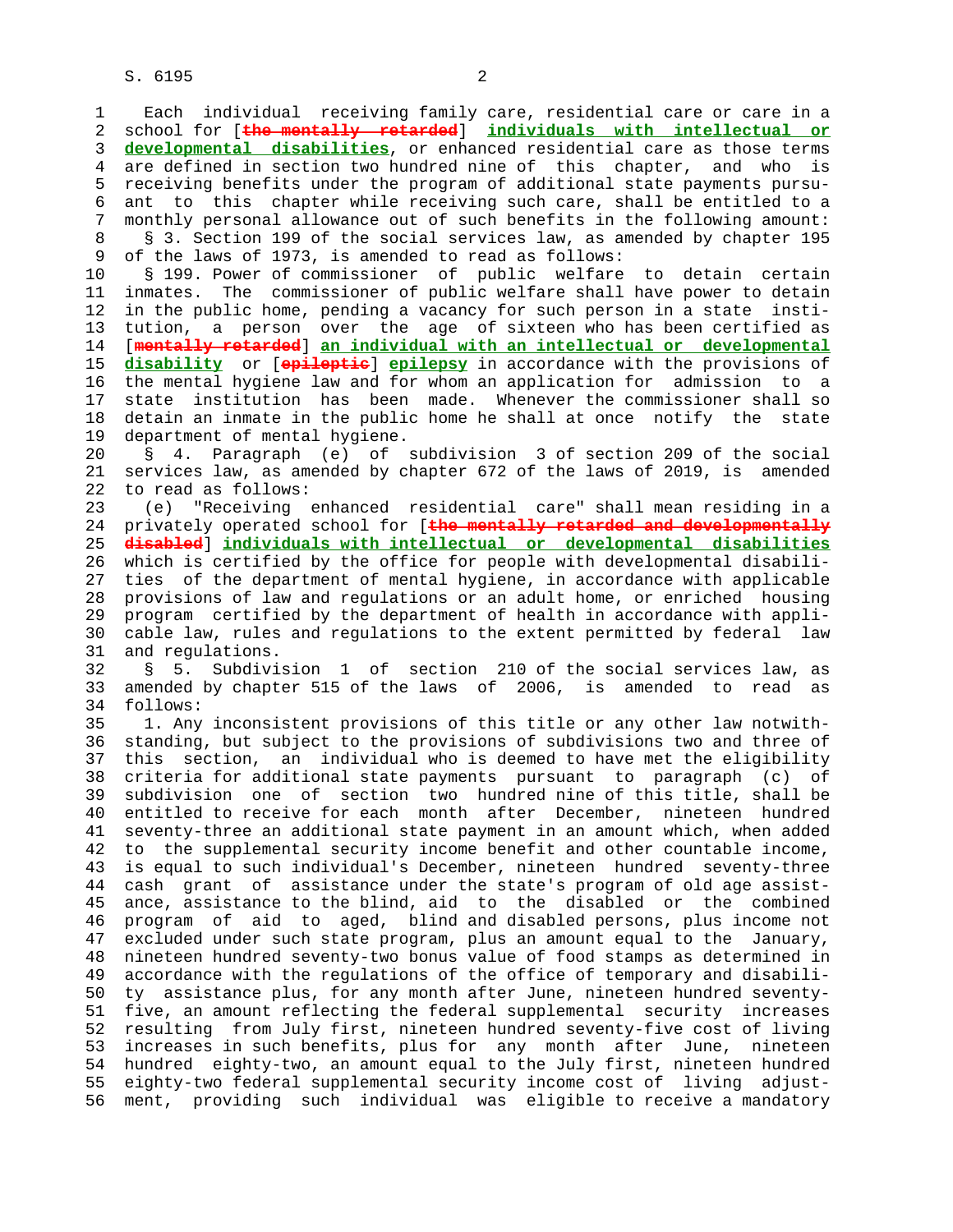1 state supplement for the month of December, nineteen hundred eighty-one, 2 plus for any month after June, nineteen hundred eighty-three, an amount 3 equal to \$17.70 for individuals, \$26.55 for couples who are living alone 4 or living with others and \$35.40 for couples receiving family care, 5 residential care or care in schools for [**the mentally retarded**] **individ-** 6 **uals with intellectual or developmental disabilities**, plus for any month 7 after December, nineteen hundred eighty-three, an amount equal to \$9.70 8 for individuals, \$15.60 for couples who are living alone or living with 9 others and \$19.40 for couples receiving family care, residential care or 10 care in schools for [**the mentally retarded**] **individuals with intellectu-** 11 **al or developmental disabilities**, plus for any month after December, 12 nineteen hundred eighty-four, an amount equal to \$11.00 for individuals, 13 \$16.00 for couples who are living alone or living with others and \$22.00 14 for couples receiving family care, residential care or care in schools 15 for [**the mentally retarded**] **individuals with intellectual or develop-** 16 **mental disabilities**, plus for any month after December, nineteen hundred 17 eighty-five, an amount equal to \$11.00 for individuals, \$16.00 for 18 couples who are living alone or living with others and \$22.00 for 19 couples receiving family care, residential care or care in schools for 20 [**the mentally retarded**] **individuals with intellectual or developmental** 21 **disabilities**, plus for any month after December, nineteen hundred eight- 22 y-six an amount equal to \$4.00 for individuals, \$6.00 for couples who 23 are living alone or living with others and \$8.00 for couples receiving 24 family care, residential care or care in schools for [**the mentally** 25 **retarded**] **individuals with intellectual or developmental disabilities**, 26 plus for any month after December, nineteen hundred eighty-seven an 27 amount equal to \$14.00 for individuals, \$22.00 for couples who are 28 living alone or living with others and \$28.00 for couples receiving 29 family care, residential care or care in schools for [**the mentally** 30 **retarded**] **individuals with intellectual or developmental disabilities**, 31 plus for any month after December, nineteen hundred eighty-eight an 32 amount equal to \$14.00 for individuals, \$21.00 for couples who are 33 living alone or living with others and \$28.00 for couples receiving 34 family care, residential care or care in schools for [**the mentally** 35 **retarded**] **individuals with intellectual or developmental disabilities**, 36 plus for any other month after December, nineteen hundred eighty-nine an 37 amount equal to \$18.00 for individuals, \$27.00 for couples who are 38 living alone or living with others and \$36.00 for couples receiving 39 family care, residential care or care in schools for [**the mentally** 40 **retarded**] **individuals with intellectual or developmental disabilities**, 41 plus for any month after December, nineteen hundred ninety an amount 42 equal to \$21.00 for individuals, \$31.00 for couples who are living alone 43 or living with others and \$42.00 for couples receiving family care, 44 residential care or care in schools for [**the mentally retarded**] **individ-** 45 **uals with intellectual or developmental disabilities**, plus for any month 46 after December, nineteen hundred ninety-one an amount equal to \$15.00 47 for individuals, \$23.00 for couples who are living alone or living with 48 others and \$30.00 for couples receiving family care, residential care or 49 care in schools for [**the mentally retarded**] **individuals with intellectu-** 50 **al or developmental disabilities**, plus for any month after December, 51 nineteen hundred ninety-two, an amount equal to \$12.00 for individuals, 52 \$19.00 for couples who are living alone or living with others and \$24.00 53 for couples receiving family care, residential care or care in schools 54 for [**the mentally retarded**] **individuals with intellectual or develop-** 55 **mental disabilities,** plus for any month after December, nineteen hundred 56 ninety-three an amount equal to \$12.00 for individuals, \$17.00 for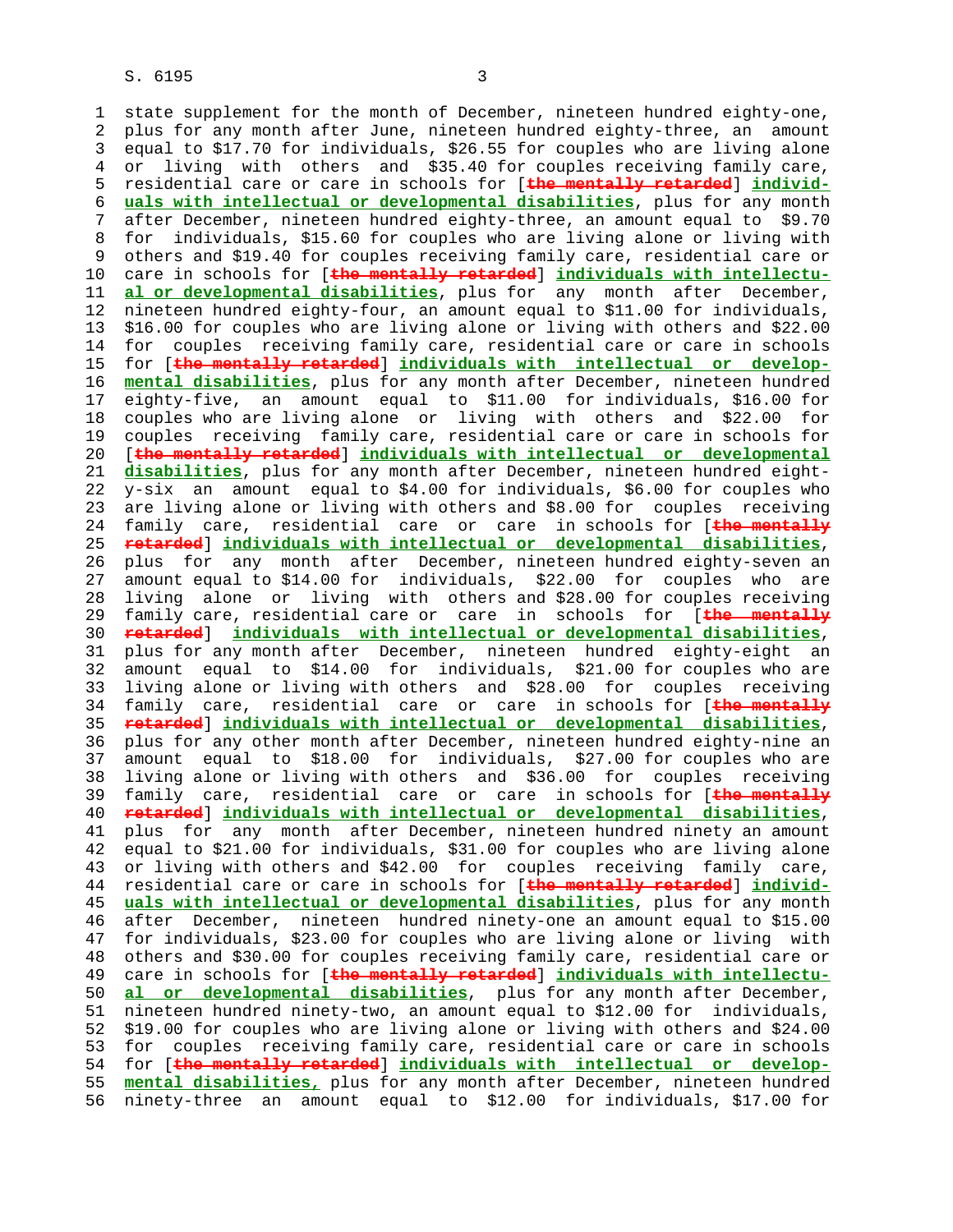1 couples who are living alone or living with others and \$24.00 for 2 couples receiving family care, residential care or care in schools for 3 [**the mentally retarded**] **individuals with intellectual or developmental** 4 **disabilities,** plus for any month after December, nineteen hundred nine- 5 ty-four an amount equal to \$12.00 for individuals, \$18.00 for couples 6 who are living alone or living with others and \$24.00 for couples 7 receiving family care, residential care or care in schools for [**the** 8 **mentally retarded**] **individuals with intellectual or developmental disa bilities**, plus for any month after December, nineteen hundred ninety- 10 five an amount equal to \$12.00 for individuals, \$18.00 for couples who 11 are living alone or living with others and \$24.00 for couples receiving 12 family care, residential care or care in schools for [**the mentally** 13 **retarded**] **individuals with intellectual or developmental disabilities**, 14 plus for any month after December, nineteen hundred ninety-six, an 15 amount equal to \$14.00 for individuals and \$21.00 for couples plus for 16 any month after December, nineteen hundred ninety-seven an amount equal 17 to \$10.00 for individuals and \$15.00 for couples plus for any month 18 after December, nineteen hundred ninety-eight an amount equal to \$6.00 19 for individuals and \$11.00 for couples plus for any month after Decem- 20 ber, nineteen hundred ninety-nine an amount equal to \$13.00 for individ- 21 uals and \$18.00 for couples plus for any month after December, two thou- 22 sand an amount equal to \$18.00 for individuals and \$27.00 for couples 23 plus for any month after December, two thousand one an amount equal to 24 \$15.00 for individuals and \$21.00 for couples plus for any month after 25 December, two thousand two an amount equal to \$7.00 for individuals and 26 \$12.00 for couples plus for any month after December, two thousand three 27 an amount equal to \$12.00 for individuals and \$17.00 for couples plus 28 for any month after December, two thousand four an amount equal to 29 \$15.00 for individuals and \$23.00 for couples plus for any month after 30 December, two thousand five an amount equal to \$24.00 for individuals 31 and \$35.00 for couples plus for any month after December, two thousand 32 six an amount equal to the amount of any increases in federal supple- 33 mental security income benefits for individuals or couples pursuant to 34 section 1617 of the Social Security Act (42 USC § 1382f) which become 35 effective on or after January first, two thousand seven. 36 § 6. Paragraph (c) of subdivision 2 and paragraph (a) of subdivision 4 37 of section 365 of the social services law, paragraph (c) of subdivision 38 2 as amended by chapter 516 of the laws of 1973 and paragraph (a) of 39 subdivision 4 as amended by chapter 170 of the laws of 1994, are amended 40 to read as follows: 41 (c) who are patients in that part of a public institution operated for 42 the care of [**the mentally retarded**] **individuals with intellectual or** 43 **developmental disabilities** that has been approved pursuant to law as a 44 hospital or nursing home; 45 (a) who are patients in that part of a public institution operated for 46 the care of [**the mentally retarded**] **individuals with intellectual or** 47 **developmental disabilities** that has been approved pursuant to law as an 48 intermediate care facility or who are participating in a program oper- 49 ated by the department of mental hygiene or by a voluntary agency under 50 an agreement with such department, in that part of such a facility that 51 has been approved as a day treatment program in accordance with the 52 regulations of the state commissioner of mental hygiene; 53 § 7. Clause (iii) of subparagraph 2 of paragraph (e) of subdivision 1, 54 clauses (vii), (viii) and (ix) of subparagraph 1 of paragraph (d) and 55 clauses (vii), (viii) and (ix) of subparagraph 1 of paragraph (e) of 56 subdivision 5 of section 366 of the social services law, clause (iii) of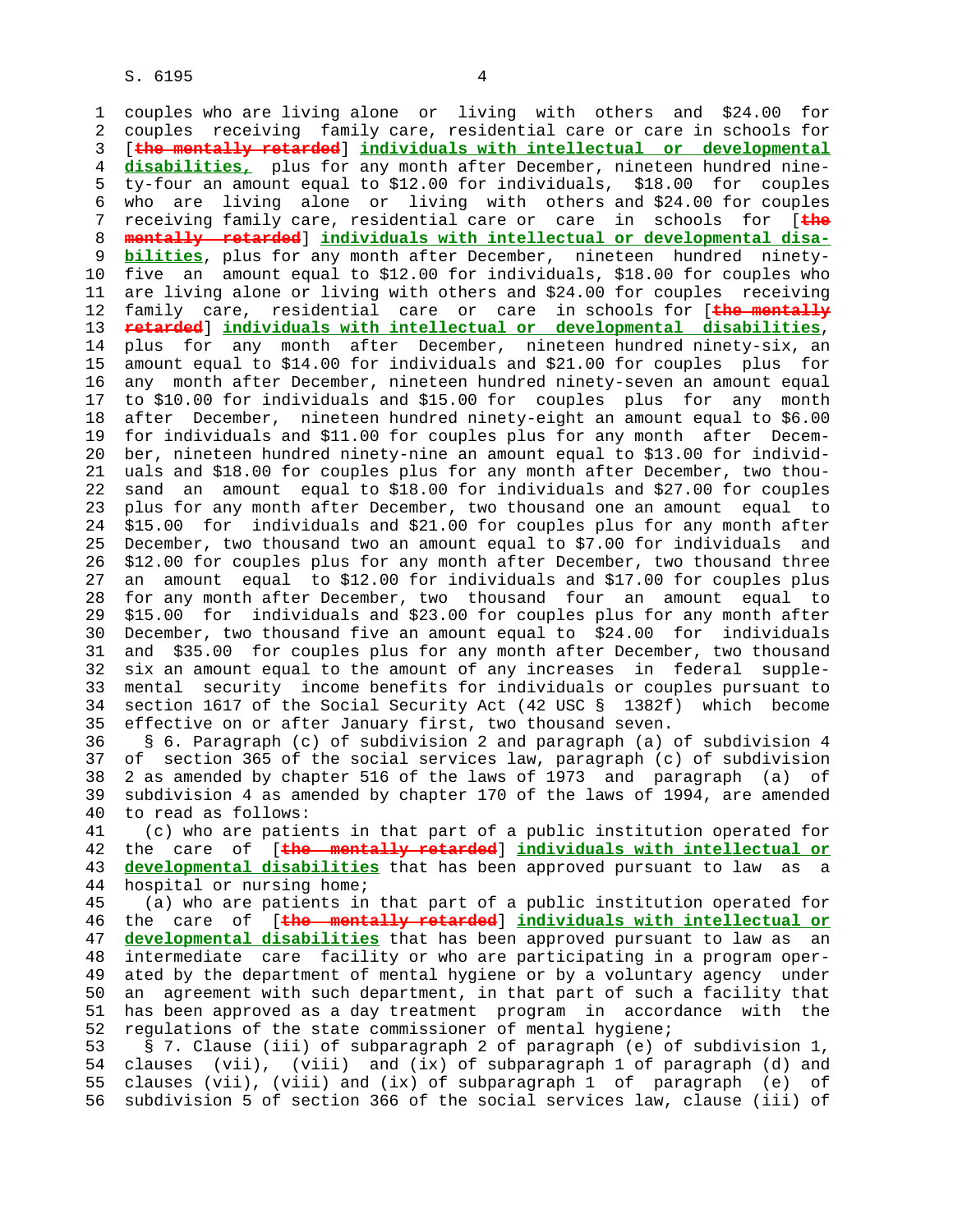S. 6195 5

 1 subparagraph 2 of paragraph (e) of subdivision 1 as added by section 1 2 of part D of chapter 56 of the laws of 2013, clauses (vii), (viii) and 3 (ix) of subparagraph 1 of paragraph (d) of subdivision 5 as added by 4 chapter 170 of the laws of 1994, clause (vii) of subparagraph 1 of para- 5 graph (e) of subdivision 5 as amended by section 51 of part C of chapter 6 58 of the laws of 2008 and clauses (viii) and (ix) of subparagraph 1 of 7 paragraph (e) of subdivision 5 as added by section 26-a of part C of 8 chapter 109 of the laws of 2006, are amended to read as follows:<br>9 (iii) a patient in a public institution operated primarily

(iii) a patient in a public institution operated primarily for the 10 care of [**the mentally retarded**] **individuals with intellectual or devel-** 11 **opmental disabilities** who is receiving medical care or treatment in that 12 part of such institution that has been approved pursuant to law as a 13 hospital or nursing home;

 14 (vii) "institutionalized individual" means any individual who is an 15 in-patient in a nursing facility, including an intermediate care facili- 16 ty for [**the mentally retarded**] **individuals with intellectual or develop-** 17 **mental disabilities**, or who is an in-patient in a medical facility and 18 is receiving a level of care provided in a nursing facility, or who is 19 receiving care, services or supplies pursuant to a waiver granted pursu- 20 ant to subsection (c) of section 1915 of the federal social security 21 act.

 22 (viii) "intermediate care facility for [**the mentally retarded**] **indi-** 23 **viduals with intellectual or developmental disabilities**" means a facili- 24 ty certified under article sixteen of the mental hygiene law and which 25 has a valid agreement with the department for providing intermediate 26 care facility services and receiving payment therefor under title XIX of 27 the federal social security act.

 28 (ix) "nursing facility" means a nursing home as defined by section 29 twenty-eight hundred one of the public health law and an intermediate 30 care facility for [**the mentally retarded**] **individuals with intellectual** 31 **or developmental disabilities**.

 32 (vii) "institutionalized individual" means any individual who is an 33 in-patient in a nursing facility, including an intermediate care facili- 34 ty for [**the mentally retarded**] **individuals with intellectual or develop-** 35 **mental disabilities**, or who is an in-patient in a medical facility and 36 is receiving a level of care provided in a nursing facility, or who is 37 described in section  $1902(a)(10)(A)(ii)(VI)$  of the federal social secu-38 rity act.

 39 (viii) "intermediate care facility for [**the mentally retarded**] **indi-** 40 **viduals with intellectual or developmental disabilities**" means a facili- 41 ty certified under article sixteen of the mental hygiene law and which 42 has a valid agreement with the department for providing intermediate 43 care facility services and receiving payment therefor under title XIX of 44 the federal social security act.

 45 (ix) "nursing facility" means a nursing home as defined by section 46 twenty-eight hundred one of the public health law and an intermediate 47 care facility for [**the mentally retarded**] **individuals with intellectual** 48 **or developmental disabilities**.

 49 § 8. The opening paragraph of subparagraph (ii) of paragraph (a) of 50 subdivision 2 of section 369 of the social services law, as amended by 51 section 62 of part C of chapter 60 of the laws of 2014, is amended to 52 read as follows:

 53 with respect to the real property of an individual who is an inpatient 54 in a nursing facility, intermediate care facility for [**the mentally** 55 **retarded**] **individuals with intellectual or developmental disabilities**, 56 or other medical institution, who is not reasonably expected to be